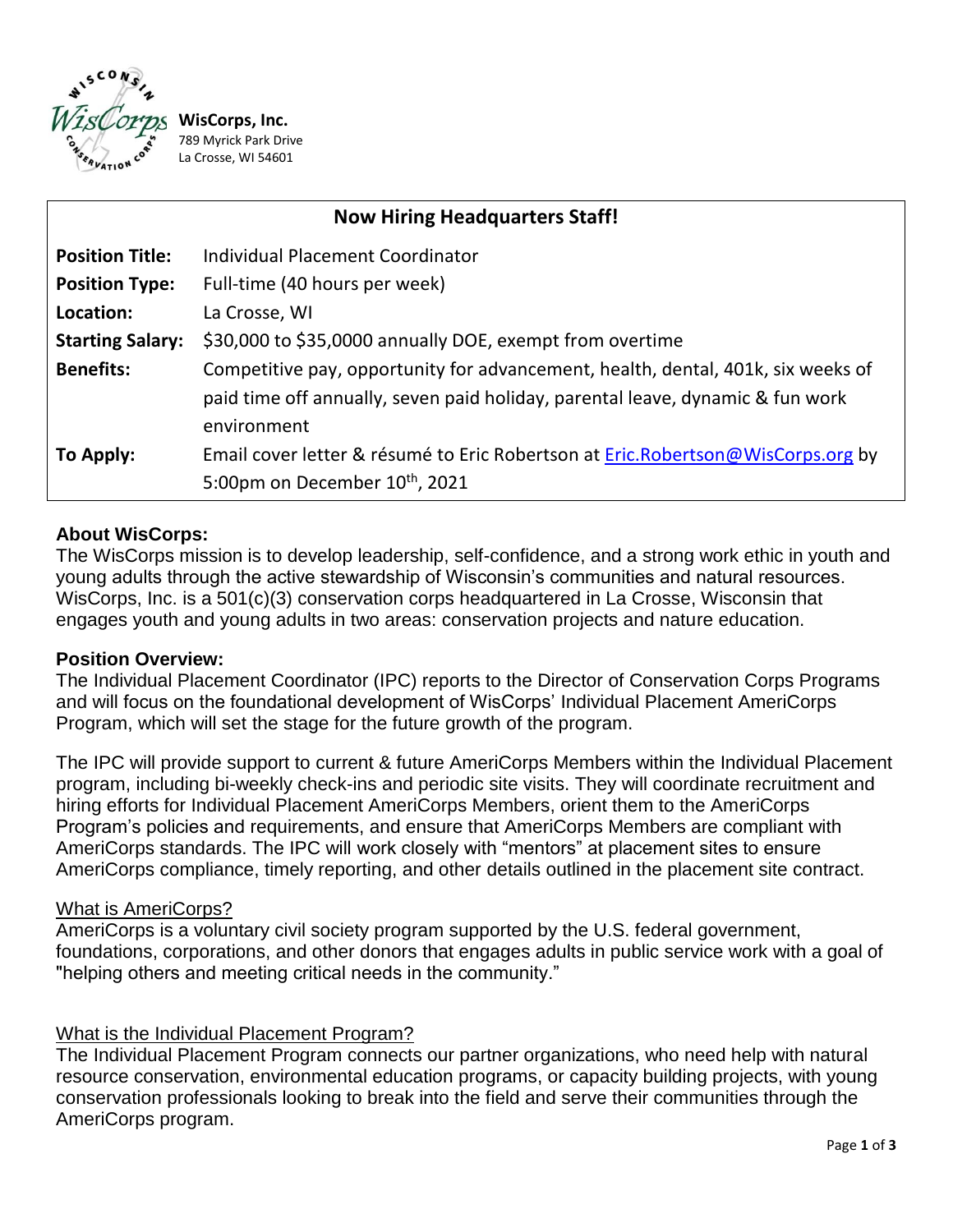# **Individual Placement Coordinator Responsibilities:**

- Oversee WisCorps' Individual Placement Program at existing external placement sites and guide the growth of the program to 15 or more placements.
- Lead a committee tasked with further developing the Individual Placement Program, including structuring, branding and marketing
- Assist the Director of Conservation Corps Programs to locate placement sites and organize meetings with staff to discuss contract negotiations
- Work with placement site to create a position description that meets compliance with AmeriCorps regulations
- Assist with marketing the positions and attend interviews with individual placement candidates
- Perform site visits and evaluations of sites, mentors, and member experience and maintain regular communication with sites and members
- Facilitate any corrective action for members and/or placement sites and keep appropriate records
- Research and adhere to compliance of the placement program for the overall WisCorps AmeriCorps grant and stay current on any changes in regulations
- Conduct Member evaluations and site visits, meet with AmeriCorps Member supervisors to ensure outstanding Member support and a consistent and meaningful member experience
- Organize AmeriCorps events centered around National Days of Service for all WisCorps AmeriCorps Members, including but not limited to the Martin Luther King Jr. Day of Service and the 9/11 National Day of Service and Remembrance
- Attend all WisCorps staff, committee, and program meetings as requested
- Continually create and support a culture of equity and inclusion in all WisCorps programs
- Seek to remove barriers to participation and create a safe and welcoming environment for members and staff from communities traditionally marginalized in the conservation movement, including but not limited to BIPOC, AAPI, LGBTQIA+, Hispanic/Latinx, and individuals with disabilities
- Lead with an anti-racist mindset and continually evaluates WisCorps policies and procedures to identify and refine or remove those that do not support equity, diversity, and inclusion